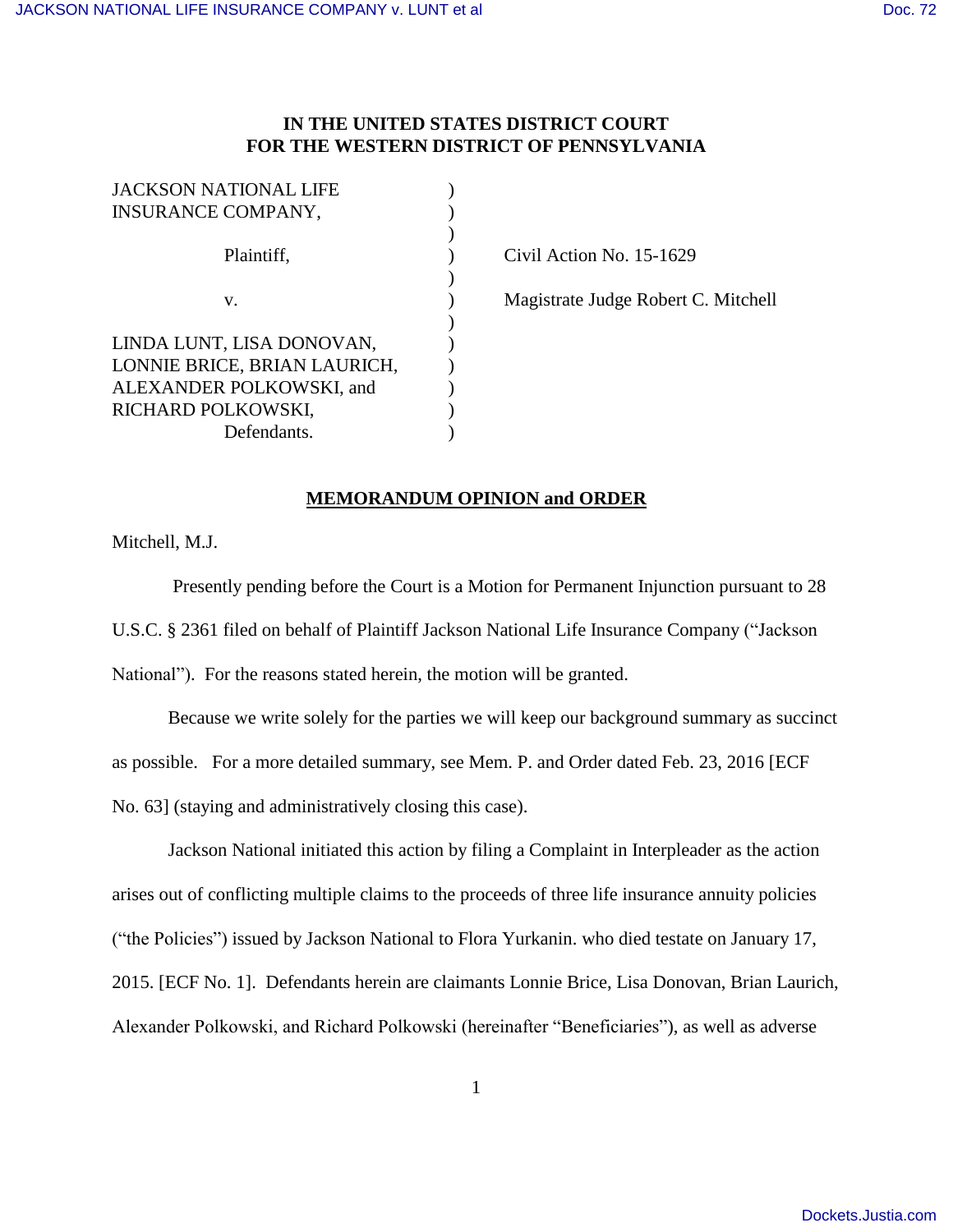claimant, represented by separate counsel, Linda Lunt.

 On April 13, 2015, Jackson National filed the instant action in the United States District Court for the Middle District of Pennsylvania at Case Number 3:15-cv-00717 (Conaboy, J). On July 17, 2015, Jackson National filed its Motion for Judgment on the Pleadings and supporting Brief. [ECF Nos. 25, 26]. On June 19, 2015 Judge Conaboy ordered the parties to file briefs setting forth all relevant factual and legal issues supporting their competing claims to the proceeds of three annuities within thirty days.

 However, apparently dissatisfied with Jackson National's choice of forum, certain Defendants filed a subsequent Action for Declaratory Judgment and Other Relief in the Westmoreland County Orphan's Court on July 10, 2015 ("Westmoreland County Action"). [ECF No. 29-1].

 Certain defendants then filed a motion for extension of time to file briefs in the instant action, which was granted. Briefs supporting competing claims were due August 10, 2015. [ECF No. 27]. On July 31, 2015, certain Defendants herein filed a motion to stay [ECF No. 28], which Jackson National and claimant Lunt opposed [ECF Nos. 31, 34].

Judge Conaboy granted Jackson National's Motion for Judgment on the Pleadings by Order dated November 23, 2015, stating that Jackson National "is released from any further liability in this matter." [ECF No. 36]. The Motion was uncontested and "Defendants have explicitly concurred in Plaintiff's Motion for Judgment on the Pleadings." [ECF No. 37-3] The Court ordered Jackson National to pay the entire accrued sums on its annuity policies into that Court's registry and released Jackson National from further liability. [ECF No. 36]. Judge Conaboy ruled that Jackson National has no interest in who receives the proceeds of the subject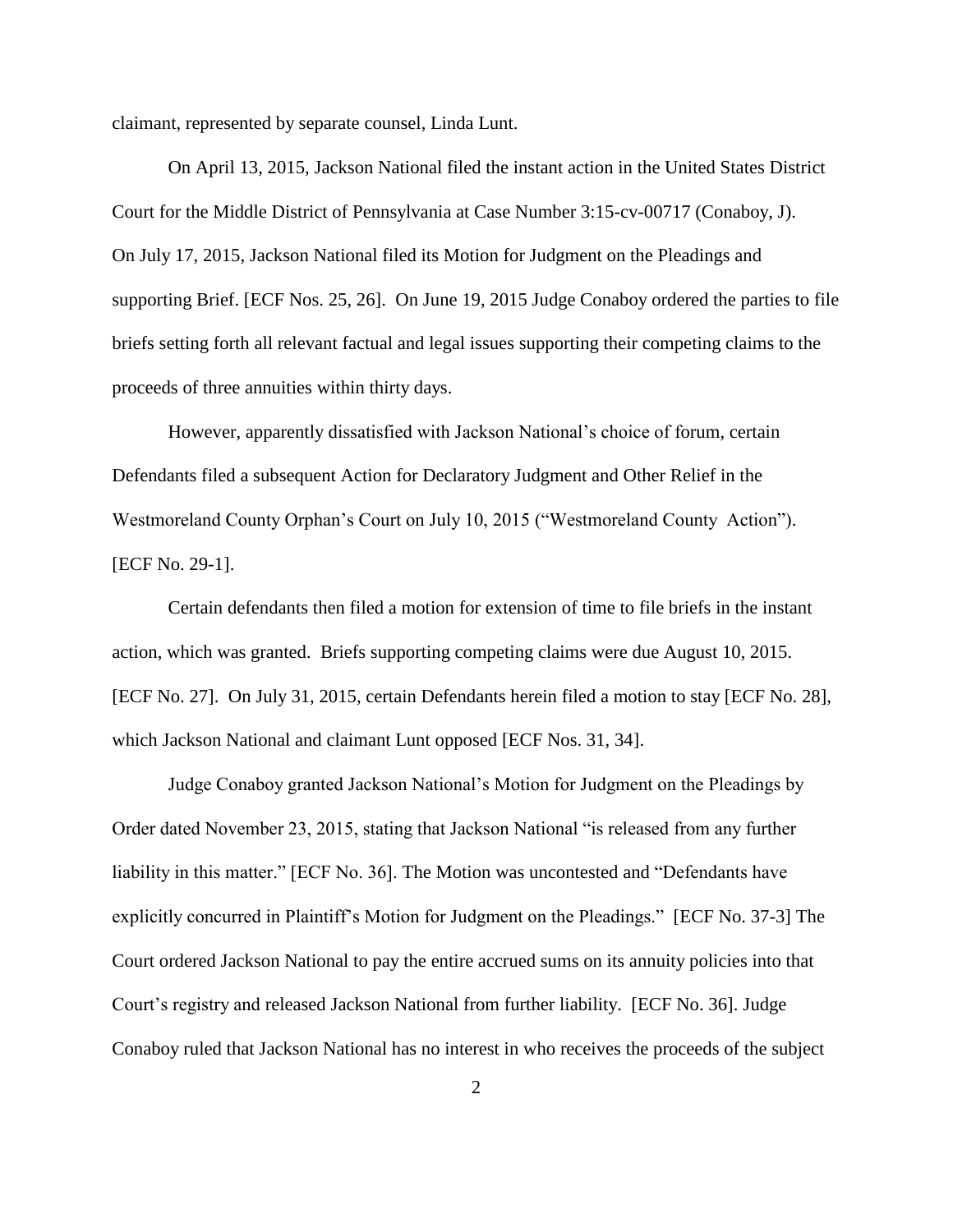death benefits, and that Jackson National filed suit to protect itself from financial liability that could have arisen if Jackson National paid the proceeds to the wrong party. [ECF No. 37]. "The Plaintiff's only interest here is to make the policy proceeds available to whichever party or parties is ultimately judicially determined to be the appropriate recipient." [ECF No. 37 at 3].

 On December 10, 2015, those sums were so received by the Court. On December 11, 2015, Judge Conaboy summarily denied the Motion to Stay Proceedings in federal court and sua sponte directed transfer of the case to this Court pursuant to 28 U.S.C. § 1404(a). [ECF No. 38 at 6.]

 On December 21, 2015, this Court entered an Order that the Clerk of Court for this district deposit to the registry of this court the proceeds of the three annuity policies whose beneficiary designation is at issue. Those sums were so deposited and totaled \$141,003.40.

On February 23, 2016, this Court stayed this case "pending resolution of the litigation in the Court of Common Pleas of Westmoreland County at No. 65-15-0133" and administratively closed the case but stated that "[s]hould further proceedings therein become necessary or desirable, either party may initiate them in the same manner as if the Order had not been entered." [ECF No. 63]. The resolution of the conflicting claims to the death benefits has been left in the hands of the state court, and the funds remain held pending that outcome.

Jackson National is a named defendant in a declaratory judgment action in the Westmoreland County Action [ECF No. 66-1]. Plaintiffs therein at Count I request entry of a declaratory judgment that they are the proper beneficiaries of the annuity policies and that Jackson National must pay the interpled death benefits to plaintiffs therein (and not claimant Linda Lunt). Count II alleges breach of contract, averring Jackson National owed the beneficiaries a contractual duty to properly pay the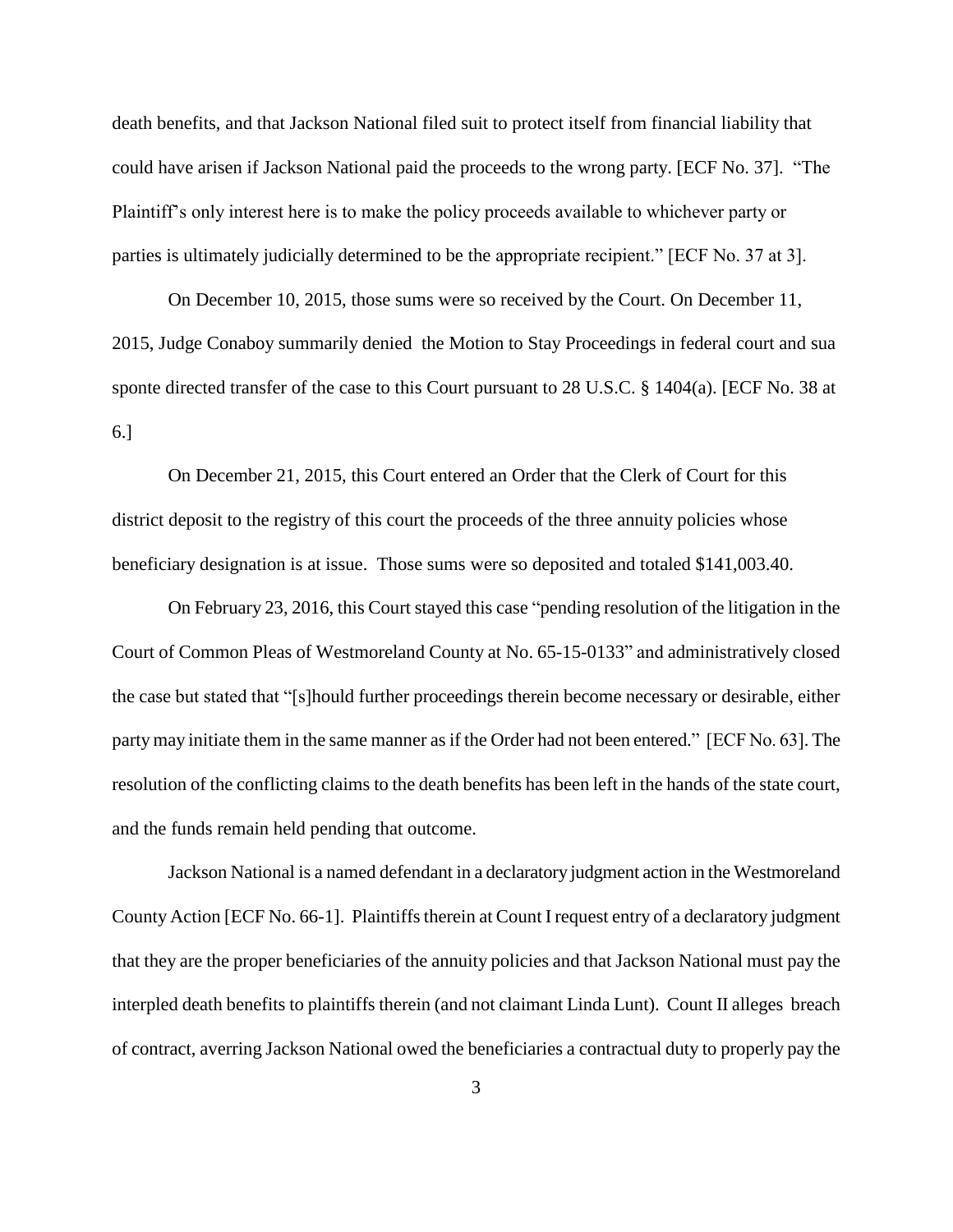policy benefits, breached the duty by failing to pay the benefits, and lacked justification or good faith basis to withhold the benefits and to commence its suit in the Middle District of Pennsylvania, and finally, that Jackson National is obligated to pay plaintiffs therein under the term of the policies at issue.

At the time we entered our order staying this case, the Westmoreland County Action was also stayed pending disposition of this federal interpleader action. The Court presumed that in accord with the Judgment on the Pleadings granted in favor of Jackson National it would similarly be relieved of liability in the state court action. That has not happened.<sup>1</sup>

On February 10, 2017 Jackson National filed the present motion for a permanent injunction. The matter has been fully briefed. Jackson requests an injunction as follows:

Defendants Lunt, Donovan, Brice, Laurich, A. Polkowski, and R. Polkowski are hereby PERMANENTLY ENJOINED from prosecuting any state or federal lawsuit against Jackson National based on the interpled annuity death benefits that were the subject of this suit, including, but not limited to, the pending action filed in the Westmoreland County Court of Common Pleas at Orphans Court Docket No. 0133 of 2015.

[ECF No. 66 at 9]. Jackson National argues that the declaratory judgment claim is moot because the annuity death benefits were deposited into this Court's registry more than a year ago, and courts have concluded that an interpleader claimant cannot bring suit under these circumstances.

Defendants oppose the request. Such an injunction, however, is appropriate in this case.

Section 2361 of Title 28 of the United States Code, upon which Jackson National now relies, authorizes district courts to enter preliminary and permanent injunctions restraining claimants from

 $\overline{a}$ 

<sup>1</sup> Jackson National filed a motion for summary judgment in the Westmoreland County Action on March 21, 2016, four weeks after our Memorandum Opinion and Order staying this action and administratively closing the case. Discovery continues in the Westmoreland County Action and all dispositive motions are to be filed on or before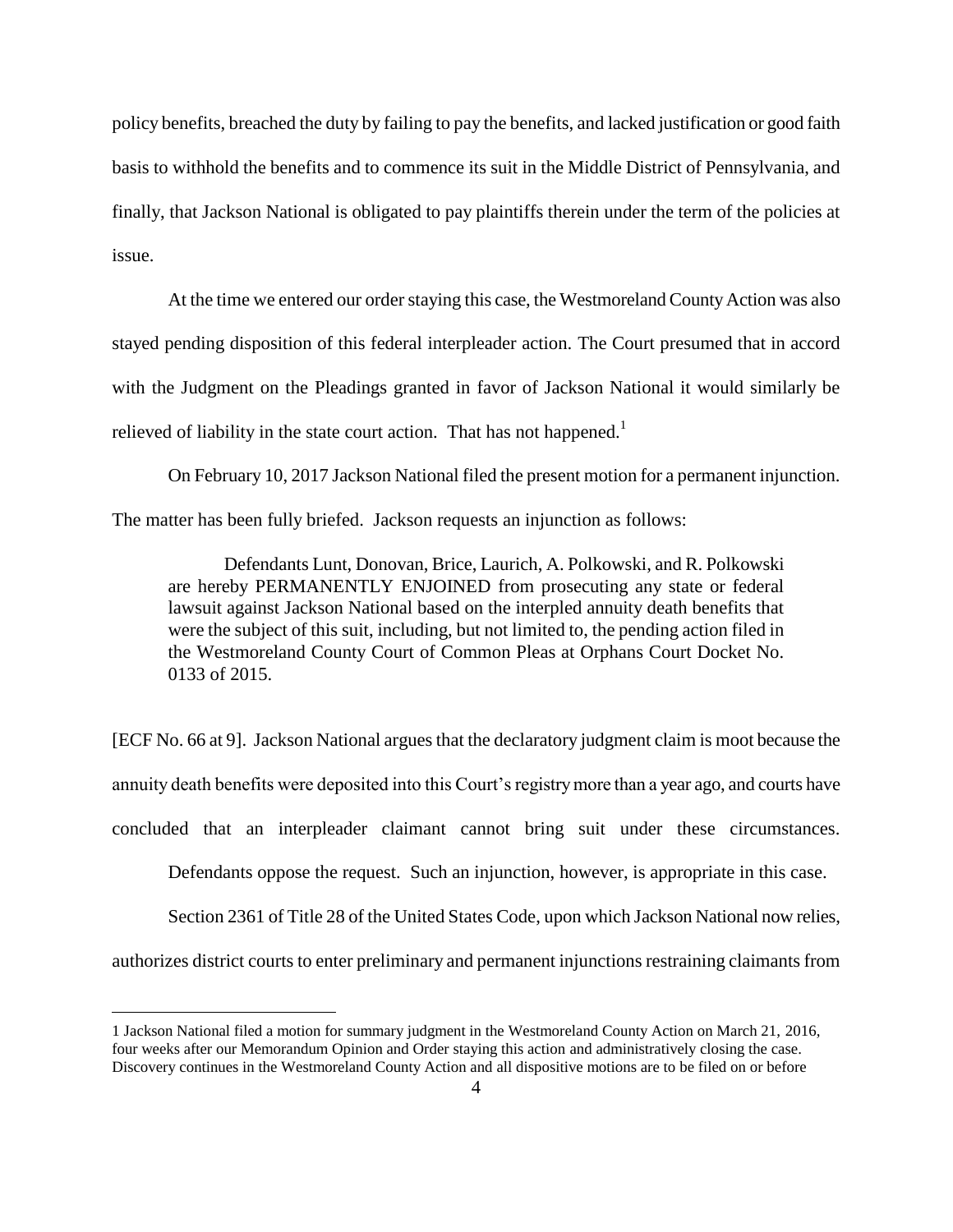instituting or prosecuting legal proceedings in state or federal courts affecting the res at issue in an interpleader action:

In any civil action of interpleader or in the nature of interpleader under section 1335 of this title, a district court may issue its process for all claimants and enter its order restraining them from instituting or prosecuting any proceeding in any State or United States court affecting the property, instrument or obligation involved in the interpleader action until further order of the court.... Such district court shall hear and determine the case, and may discharge the plaintiff from further liability, make the injunction permanent, and make all appropriate orders to enforce its judgment.

28 U.S.C. § 2361. The Court has "extensive discretion under Section 2361 with respect to the issuance and scope of the order." Star Ins. Co. v. Cedar Valley Express, LLC, 273 F. Supp. 2d 38, 42

(D.D.C. 2002), citing 7 Wright, Miller & Kane, Federal Practice & Procedure: Civil § 1717.

"Interpleader is a procedural device which entitles a person holding money or property, concededly belonging at least in part to another, to join in a single suit two or more persons asserting mutually exclusive claims to the fund." White v. Fed. Deposit Ins. Corp., 19 F.3d 249, 251 (5th Cir. 1994). The United States Supreme Court has noted that the purpose and effect of statutory interpleader is to confine the litigation over the proceeds of a fund or other res to a single forum and proceeding

where a stakeholder, faced with rival claims to the fund itself, acknowledges-or denies-his liability to one or the other of the claimants.... In this situation, the fund itself is the target of the claimants. It marks the outer limits of the controversy. It is, therefore, reasonable and sensible that interpleader, in discharge of its office to protect the fund, should also protect the stakeholder from vexatious and multiple litigation.

State Farm & Cas. Co. v. Tashire, 386 U.S. 523, 534 (1967) (footnote omitted). Interpleader actions

 $\overline{a}$ 

March 31, 2017, responses thereto by April 28, 2017, and oral argument set for May 17, 2017.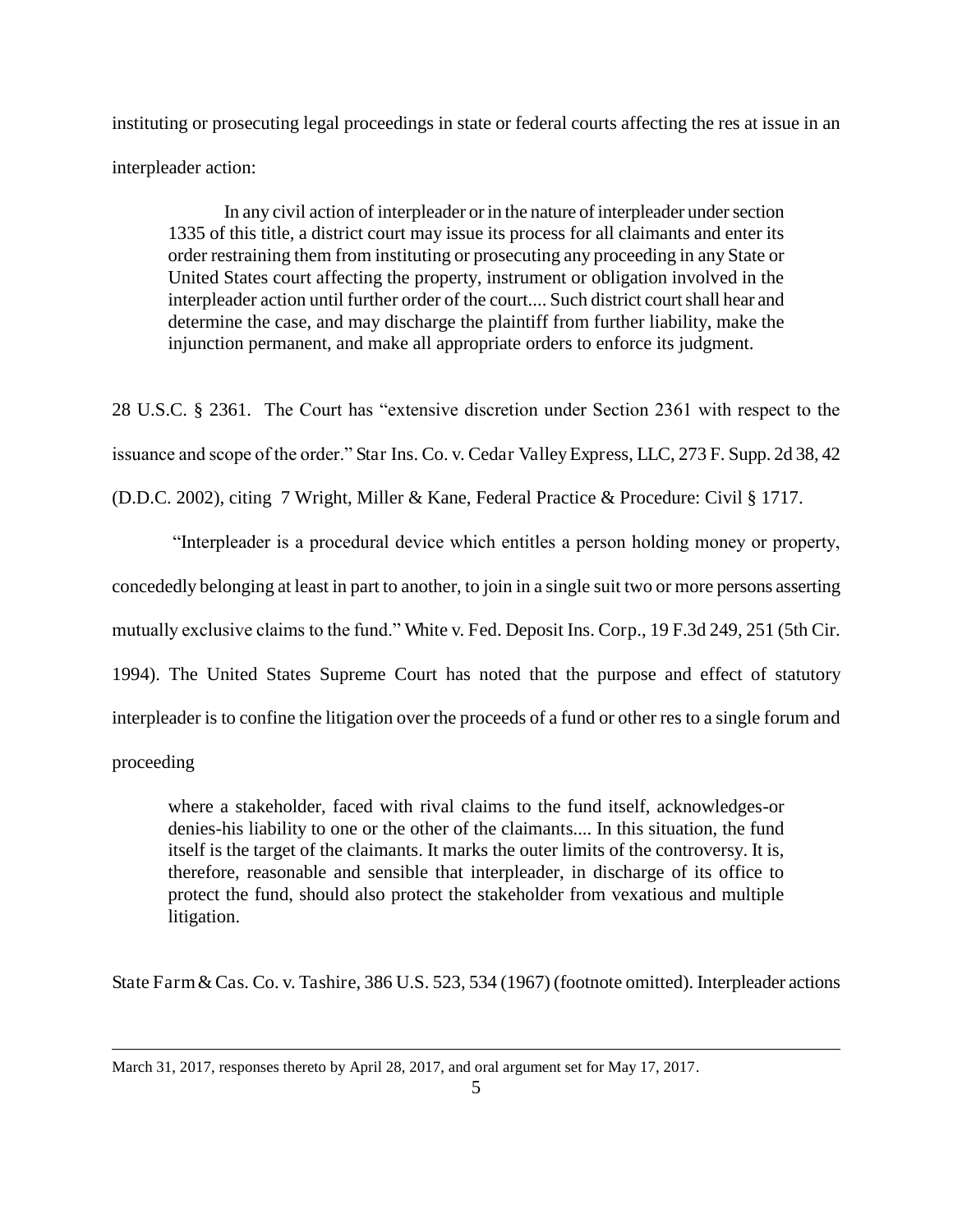are properly invoked in cases where a party is exposed to multiple claims relating to a single obligation, and wishes to obtain an adjudication of those claims in a single proceeding, and under 28 U.S.C. § 2361, Congress has granted to district courts the power to grant injunctive relief in furtherance of this objective. See NYLife Distributors, Inc., 72 F.3d at 381-82 (noting that "the interpleader statute is remedial, aimed at assisting a party who fears the vexation of defending multiple claims to a fund ... by providing him the opportunity to satisfy his obligation in a single proceeding" and also recognizing that by enacting 28 U.S.C. § 2361 Congress gave district courts the power to order injunctive relief, "even grant [ing] them injunctive authority over state courts, thereby exempting statutory interpleader actions from the proscriptions of the Anti-Injunction Act"). As interpleader actions are remedial in nature, the governing rules and statutes are to be liberally construed. Tashire, 386 U.S. at 533. Commentators have noted that an injunction may be necessary to aid in the court's jurisdiction over an interpleader action, or be "desirable to ensure the effectiveness of the interpleader remedy." 7 Wright, Miller & Kane, Federal Practice & Procedure: Civil § 1717.

Upon consideration of the undisputed fact that there are multiple claims to the proceeds of the insurance policies, and the fact that multiple claimants have initiated actions in state court to enforce their claim to proceeds, we find that injunctive relief is appropriate under 28 U.S.C. § 2361. New York Life Ins. Co. v. Terry, No. 15-cv-353, 2017 WL 102965 \*5 (E.D. Ky. Jan. 10, 2017). The continued prosecution of the Westmoreland County Action as to the interpleaded funds frustrates the purpose of the federal interpleader statute under which Jackson National filed and was awarded judgment in its favor. An interpleader claimant cannot bring suit against a life insurer for breach of contract based on the life insurer's decision to interplead disputed death benefits instead of paying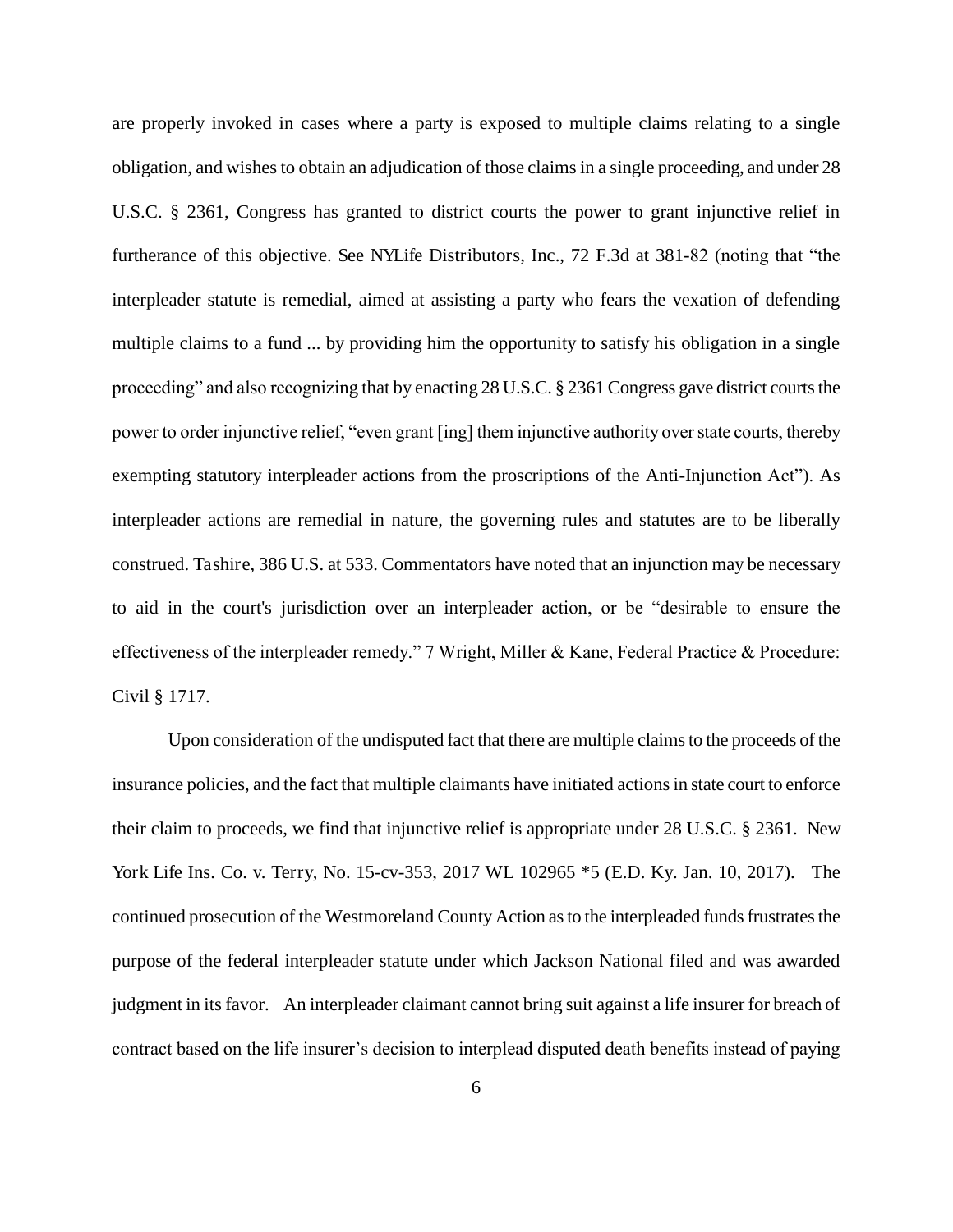the benefits directly to one competing claimant over another. See, e.g. Reliance Standard Life Ins. Co. v. Winiarski, No.12-CV-123, 2012 WL 1564540 (W.D. Pa. May 3, 2012); Genworth Life Ins. Co. v. Sehorne, No. 07-CV-2308, 2008 WL 912438, \*3-4 (M.D. Fla. Apr. 1, 2008); Commerce Funding Corp. v. Southern Financial Bank, 80 F.Supp.2d 582, 585 (E.D. Va. 1999). The entry of the injunction will not interfere with the state court's ability to administer decedent's estate because it enjoins only those claims involving the property interpled into federal court. The purpose of our order dated February 23, 2016 was to stay this litigation so that defendants could litigate their entitlement to the annuity death benefits in the state court action, where those parties were already litigating the underlying will contest.<sup>2</sup> Defendants have not challenged the jurisdiction of the federal court prior to Judge Conaboy entering judgement in favor of Jackson National. Jackson National's right to interpleader relief stands.

Accordingly, we enter the following order.

 $\overline{a}$ 

AND NOW, to-wit, this day of March, 2017, IT IS HEREBY ORDERED THAT Defendants Lunt, Donovan, Brice, Laurich, A. Polkowski, and R. Polkowski are hereby PERMANENTLY ENJOINED from prosecuting any state or federal lawsuit against Jackson National based on the interpled annuity death benefits that were the subject of this suit, including,

 $2$  We reject the argument that we should abstain from ruling on the instant motion based on comity, Younger v.Harris, 401 U.S. 37 (1971) or Colorado River Water Conservation Dist. v. United States, 424 U.S. 800, 818 (1976). The jurisdictional grant of the interpleader statute, 28 U.S.C. § 1335 and 28 U.S.C. § 2361 are clear and these are not exceptional circumstances. The state court action was filed after this one, the funds have been interpled into the federal court and piecemeal litigation would be avoided.